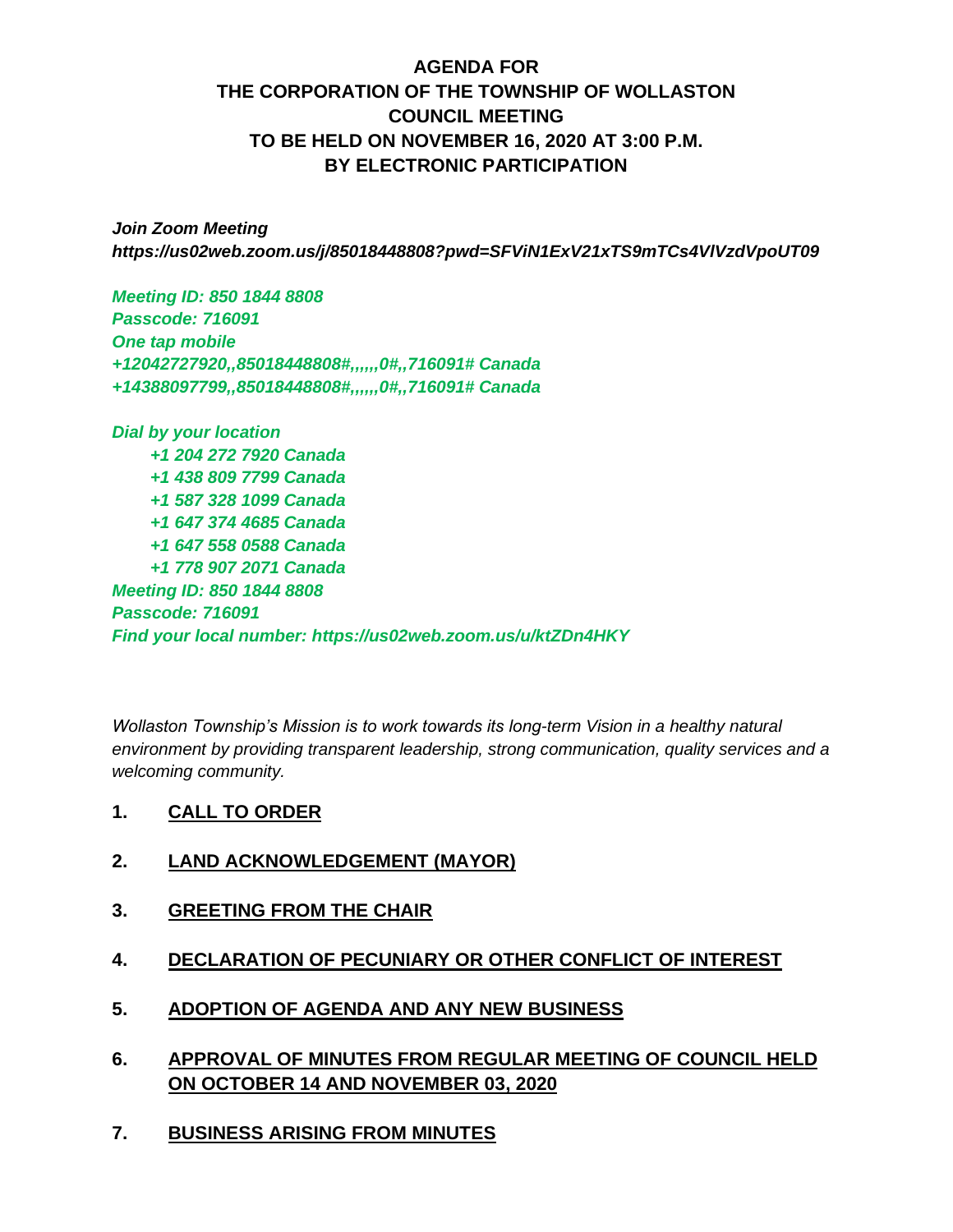## **8. DELEGATIONS TO COUNCIL**

**(a) Coe Hill ATV Club – Possible Off Road Vehicle By-law**

## **9. STAFF REPORTS**

- **(a) Clerk**
- **(b) Treasurer**
- **(c) Road Supt/Waste Site – Not Available**
- **(d) Chief Building Official – Not Available**
- **(e) Fire Chief – Not Available**
- **(f) Alternate CEMC**
- **(g) Council: i. Mayor Kruger – Recreation Committee**
	- **ii. Councillor Colton – Municipal Dog Pound Board**
- **(h) Consultant Report – Not Available**

# **10. ITEMS FOR DISCUSSION AND MOTIONS**

- **(a) Stephen Smith: Application to purchase shoreline in front of his Property at Part Lot 20, Concession 7**
- **(b) Clerk: Vacant Seat of Council**
- **(c) Clerk: Nellie Lunn Park**
- **(d) Clerk: Draft Site Plan Control**
- **(e) Clerk: A.M.P.S. program – Deferred from October 14**
- **(f) Clerk: Bag Tag Fees – Deferred from October 14**
- **11. ITEMS TO BE READ – to be brought forward for discussion and/or motion if necessary**
	- **(a) Municipality of Tweed, Town of Plympton-Wyoming, Norfolk County: Request resolution of support re: illicit cannabis operations**
	- **(b) Township of Loyalist and Town of Plympton-Wyoming: Request resolution of support re: funding for community groups and service clubs affect by pandemic**
	- **(c) Township of Lake of Bays: Request resolution of support for reform to the Municipal Insurance Policy**
	- **(d) City of Belleville: Request resolution of support for funding and training resources to municipalities to meet the Accessibility for Ontarians with Disabilities Act compliance standards**
	- **(e) Town of Grimsby: Request resolution of support to amend Bill 108 entitled 'More Homes, More Choice Act, 2019'**